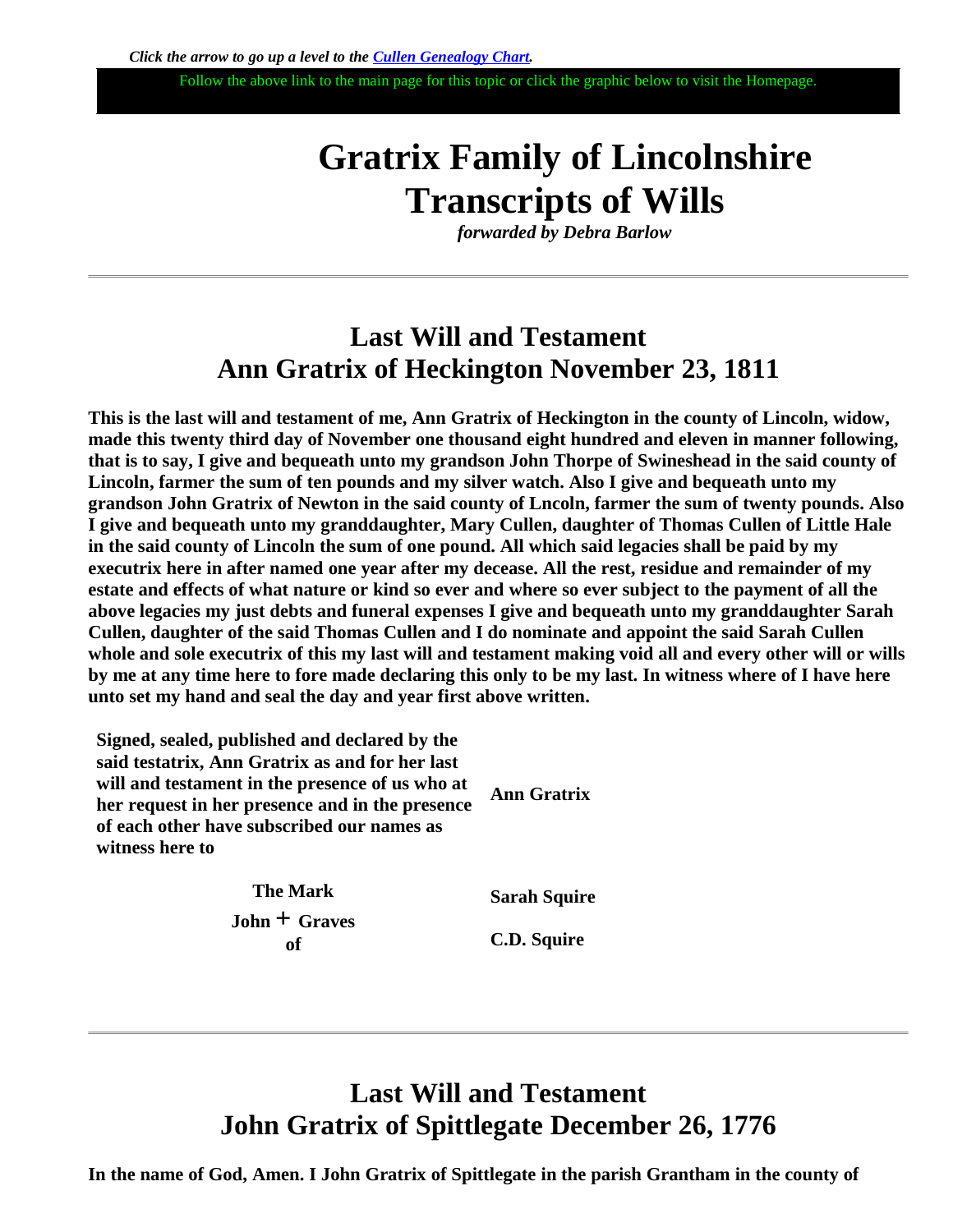**Lincoln Glover being of sound and disposing mind, memory and understanding do this twenty sixth day of December in the year of our Lord, one thousand seven hundred and seventy six make and ordain this my last will and testament in manner and form following (that is to say). First I will that all such debts as I shall justly owe at the time of my decease and my funeral charges and expenses be in the first place paid by my Executor here in after named and as to my estates both real and personal I dispose there of as follows. I give, devise and bequeath unto my son George Gratrix all that my Messuage or tenement with the appurtenances there unto belonging situated, standing, lying and being in Spittlegate afore said and now in my own possession. And also all that other messuage or tenement with the appurtenances adjoining to the afore said messuage or tenement and now in the tenure of John Palmer - his under tenants or assigns and also all those several pieces and parcels of arable land, ley meadow, pasture and grass ground with their appurtenances lying and being desposed within the open and common fields of Spittlegate afore said Houghton and Walton in the said county of Lincoln or some or one of them containing together by estimation eight acres or there abouts. And also one cow common lying on the cow pasture of Spittlegate afore said and two parts of one horse common lying in the horse pasture of Spittlegate afore said now in my own possession, to have and to hold my said two messuages or tenements several pieces and parcels of land common here ditamonts and promises with their appurtenances unto my said son George Gratrix, his heirs, executors, administrators and assigns for ever subject never the less to and I do hereby charge and make chargeable the same promises with the payment of one annuity or rent charge of six pounds per annum free from all deductions what so ever to my dear and loving wife, Ann Gratrix, during her life to be paid by two equal half yearly payments at Lady day and Michaelmas day in each year, the first payment there of to be made on such of those days as shall first and next happen after my decease with the same powers of entry and dispose in case of nonpayment as are usual in cases of annuition or rents charge. I also give, devise and bequeath unto my said wife Ann Gratrix all that my room or workshop situate in Spittlegate afore said and now in my own possession. And also all that my**

#### **John Gratrix**

**messuage or tenement with the appurtenances situate in Spittlegate afore said adjoining to my said room or workshop and now in the tenure of Robert Huckerby his under tenants or assigns and also one cow common lying in the cow pasture of Spittlegate afore said and now in my own possession, to have and to hold my said room and workshop and my said last mentioned messuage or tenement cow common here ditaments and promises with their appurtenances unto my said wife Ann Gratrix and her assigns for and during the term of her natural life and from and after her decease then I give, devise and bequeath all my said last mentioned promises unto my said son George Gratrix, his heirs, executors, administrators and assigns for ever. I give and bequeath unto my said wife Ann Gratrix the sum of twenty pounds. I give and bequeath unto my two daughters, Elizabeth Gratrix and Mary Gratrix the sum of Fifty pounds and fifty pounds. I do hereby direct shall be paid to my said wife and daughters respectively by my executor here in after named with in twelve calendar months next after my decease. I also give and bequeath unto my said wife Ann Gratrix one moiety or full half part of all my household goods and furniture that I shall be possessed of at the time of my decease. And as to, for and concerning the other moiety or full half part of my said household goods and furniture and all the rest and residue of my goods, stock in trade, ready money and securities for money, cattle, chattels and personal estate what so ever and where so ever and or what nature or kind so ever after payment of my just debts and funeral expenses as afore said I give and bequeath the same and every part there of unto my said son George Gratrix whom I do hereby make, ordain, constitute and appoint sole executor of this my last will and testament hereby revoking all former and other will and wills by me at any time here to fore made and declare this only to be my last will and testament. In witness whereof I have to this my last will and testament contained in two sheets of paper to the first of which I have set my hand and to the last my hand and seal the day and year first written above.**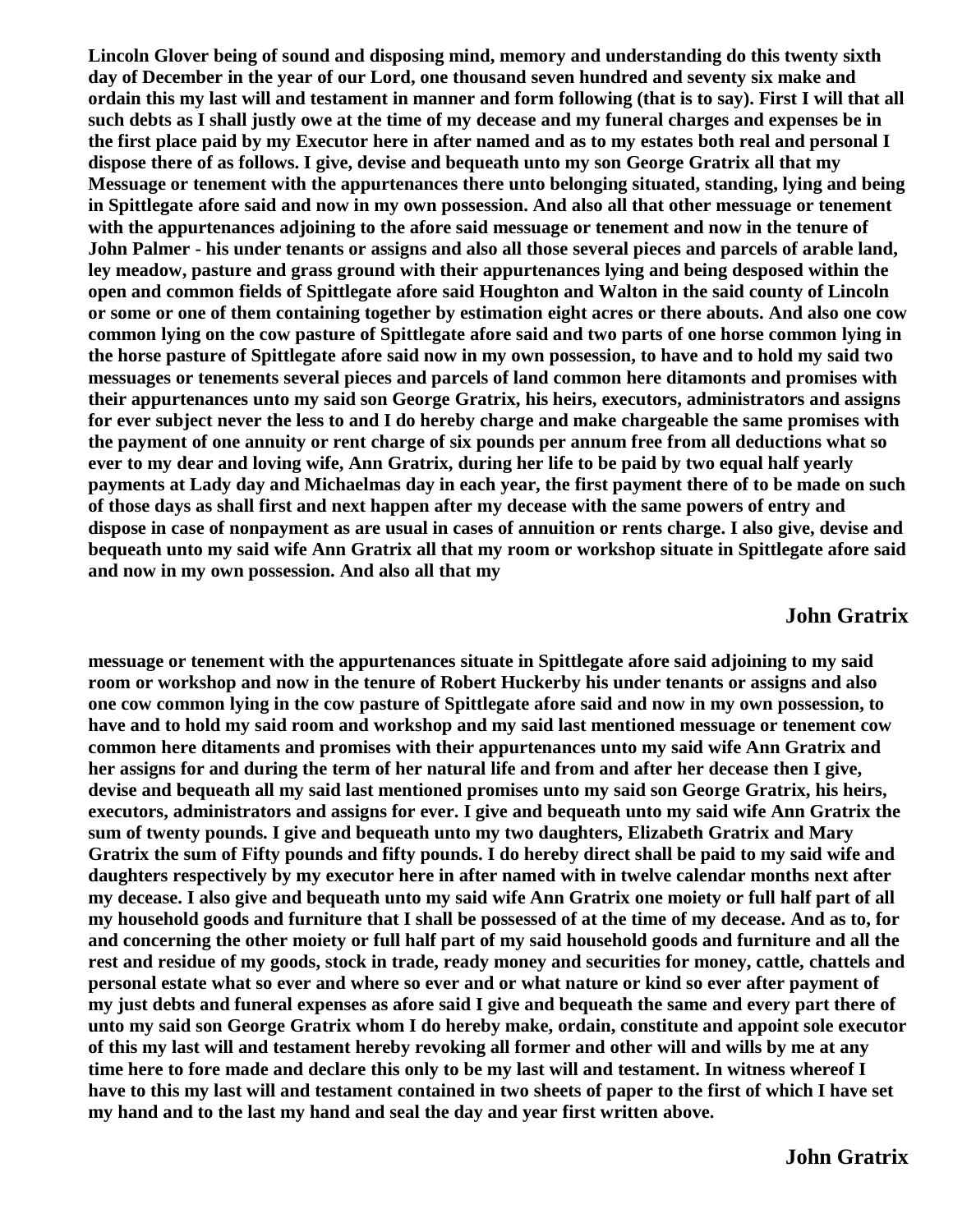**Published and declared by the testator as and \_ testament in the presence of us who subscribed our \_ here unto in the presence and at the request \_ testator**

> **Will Parke Charles Twells William Blatherwick**

**John Gratrix**

**On the 28th day of Oct 1785 George Gratrix the Executor with in was duly sworn and made oath that John Gratrix the testator did not die possessed of a personal estate to the amount or value of three hundred pounds before me J. Sympson Sur.**

### **Last Will and Testament Joseph Gratrix of Grantham November 13, 1773**

**In the name of God, Amen, I Joseph Gratrix the elder of Grantham in the county of Lincoln, Glover, being of sound and disposing mind, memory and understanding, for which I bless God, do make and ordain this my last will and testament in manner and form following, that is to say, first I will that all such debts as I shall justly owe at the time of my decease and my funeral charges and expenses be in the first place paid by my executrix and executor here in after named, I give and bequeath unto my son John Gratrix of Spittlegate in the parish of Grantham afore said, Glover, the sum of five pounds I also give and bequeath unto my son William Gratrix of Lincoln, Cooper, the sum of thirty pounds, I also give and bequeath unto my son Joseph Gratrix of Howell in the said county of Lincoln, Grazier, the sum of twenty pounds, I also give and bequeath unto my son Abraham Gratrix of Peterborough, Glover, the sum of twenty pounds, I also give and bequeath unto my daughter Elizabeth the wife of William Jervis of Leasingham in the said county of Lincoln, Grazier, the sum of twenty pounds, I also give and bequeath unto my daughter Ann Gratrix of Grantham afore said, spinster, the sum of forty pounds, All which said several and respective legacies or sums of money here in before by me given to the several and respective persons above named, I do hereby direct shall be paid to them respectively by my executrix and executor here in after named, with in twelve calendar months next after my decease, and as to for and concerning all the rest and residue of my goods, stock in trade, ready money and securities for money, cattle, chattels and personal estate what so ever and where so ever and of what nature or kind so ever, after payment of my just debts and funeral expenses as afore said, I give and bequeath the same and every part there of unto my loving wife Elizabeth Gratrix and my son George Gratrix, who now lives with me, whom I do hereby make, ordain, constitute and appoint joint executrix and executor of this my last will and testament, Hereby revoking all former and other will and wills by me at any time here to fore made and do declare this only to be my last will and testament, In witness where of I have to this my last will and testament set my hand and seal this thirteenth day of November in the year of our Lord one thousand seven hundred and seventy three Signed, sealed, published and declared by the** 

**testator as and for his last will and testament in the presence of us who have subscribed our names as witnesses hereunto in the presence and at the request of the said testator Joseph Gratrix the Elder**

> **William Parke John Sharpe of**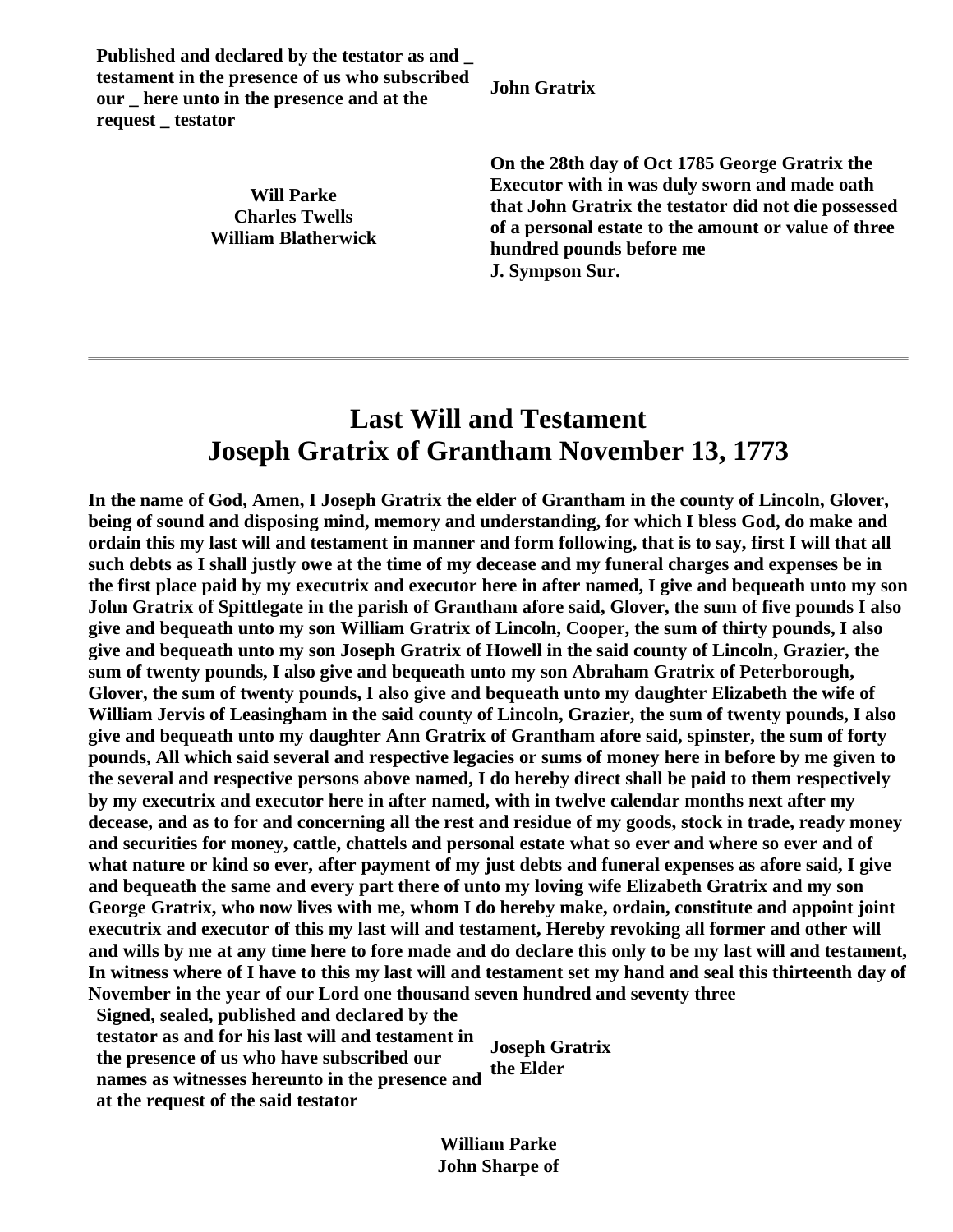**January 12, 1774 This day George Gratrix one of the executors of this will was sworn before me. Rich. Eston Vicar of Grantham and Surr.**

### **Last Will and Testament Mrs. Elizabeth Gratrix of Grantham January 24, 1774**

**In the name of God, Amen, I Elizabeth Gratrix of Grantham in the county of Lincoln, Widow, being of sound and disposing mind, memory and understanding, for which I bless God, Do make and ordain this my last will and testament in manner and form following, that is to say, First I will that all such debts as I shall justly owe at the time of my decease and my funeral charges and expenses be in the first place paid by my executor here in after named. I give and bequeath unto my daughter Elizabeth the wife of William Jarvis of Leasingham in the said county of Licoln, Grazier, the sum of Five Pounds. I also give and bequeath unto my son Abraham Gratrix of Petersborough, Glover, the sum of Five Pounds both which said legacies of five pounds and five pounds here in before by me given unto my said daughter Elizabeth the wife of the said William Jarvis and my said son Abraham Gratrix as afore said I do hereby direct shall be paid by my Executor here in after named with in six calendar months next after my decease. And as to for and concerning all the rest and residue of my goods, ready money and securities for money, cattle, chattels and personal estate what so ever and where so ever and of what nature or kind so ever after payment of my just debts and funeral expenses as afore said. I give and bequeath the same and every part there of unto my son George Gratrix of Grantham afore said Glover whom I do hereby make, ordain, constitute and appoint solo Executor of this my last will and testament here by revoking all former and other will and wills by me at any time here to fore made and do declare this only to be my last will and Testament, In witness where of I the said Elizabeth Gratrix the testatrise have to this my last will and testament set my hand and seal this twenty fourth Day of January and in the year of our Lord one thousand seven hundred and seventy four** 

**Signed, sealed, published and declared by the said testatrix as and for her last will and testament in the presence of us who have subscribed our names as witnesses here unto in the presence and at the request of the said testatrix**

**The Mark of X Elizabeth Gratrix**

**Samuel Hurst Robert Taylor**

**On the seventh day of March 1782 George Gratrix the sole executor in this will named was duly \_, and also made beth, that the said Elizabeth Gratrix did \_ possessed of goods, chattels, and credit to the amount of 200L before me.**

**John Andrews Surrogate**